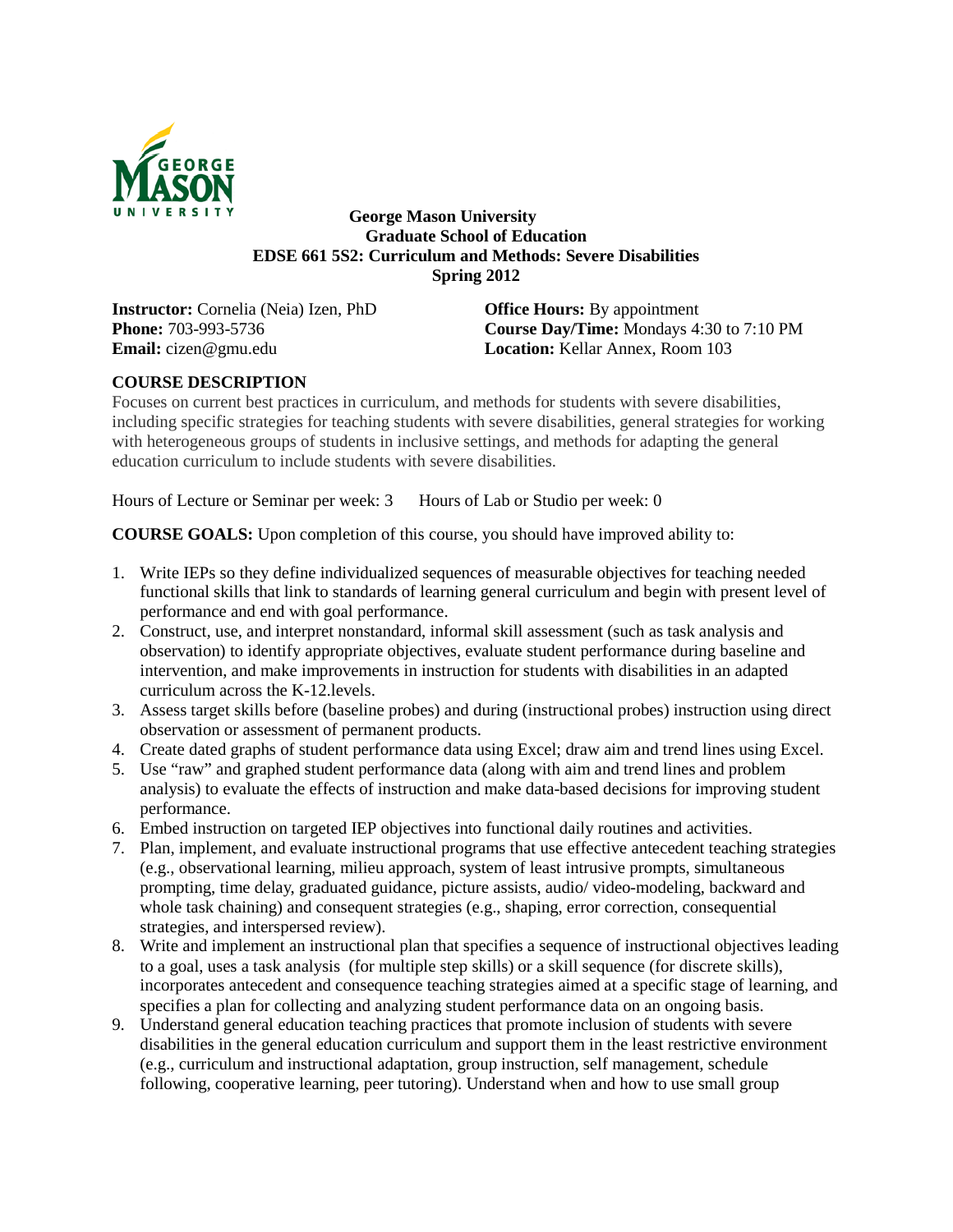instruction, peer tutoring, community-based instruction, simulated instruction, video-modeling instruction, and instruction involving both typical students and students with disabilities.

- 10. Apply a model to plan with general educators any adaptations and modifications that are needed in the general education curriculum and class activities in order to meet the instructional needs of students with severe disabilities.
- 11. Train paraprofessional support staff to use appropriate teaching methods and supportive interaction styles with students to support students without encouraging dependency. Provide these staff members with supervision and feedback.

## **NATURE OF COURSE DELIVERY**

Experiential, observational, and interactive strategies are used to facilitate fulfillment of the outcomes established for the course. Course sessions include a variety of formats and integrate instructional technology with lecture, discussion, guest presenters, small group activities, and student presentations. Students are expected to know and use email for course communication with the professor and other students.

# **RELATIONSHIP OF COURSE TO PROGRAM GOALS AND PROFESSIONAL ORGANIZATIONS**

This course is part of The Virginia Consortium for Teacher Preparation in Severe Disabilities from the Virginia Department of Education. Through completion of the SD Consortium program, students are eligible for licensure in the Commonwealth of Virginia in the special education area of Severe Disabilities/Special Education-Adapted Curriculum K-12. This program complies with the standards for teacher licensure established by the Virginia Department of Education. Furthermore, the SD Consortium strives to uphold the Special Education Standards established by the Council for Exceptional Children, the major special educational organization.

The CEC standards that will be addressed in this class will be: Standard 4: Instructional Strategies; Standard 5: Learning Environments and Social Interactions; Standard 6: Communication; Standard 7: Instructional Planning; Standard 8: Assessment; Standard 9: Professional and Ethical Practice; and Standard 10: Collaboration

For further information,

see: [http://www.cec.sped.org/Content/NavigationMenu/ProfessionalDevelopment/ProfessionalSt](http://www.cec.sped.org/Content/NavigationMenu/ProfessionalDevelopment/ProfessionalStandards/Initial_Content_Standards.doc) [andards/Initial\\_Content\\_Standards.doc](http://www.cec.sped.org/Content/NavigationMenu/ProfessionalDevelopment/ProfessionalStandards/Initial_Content_Standards.doc)

#### **REQUIRED TEXTS**

1. Snell, M.E., & Brown, F. (2011). *Instruction of students with severe disabilities* (7<sup>th</sup> ed.). Upper Saddle River, NJ: Prentice Hall.

#### **HIGHLY RECOMMENDED**

American Psychological Association (2009). *Publication manual of the American Psychological Association* (6<sup>th</sup> ed). Washington, DC: Author. This website links to APA format guidelines:<http://www.psywww.com/resource/apacrib.htm>

**ADDITIONAL REQUIRED READINGS (available on Blackboard) Note: readings should be completed by date listed**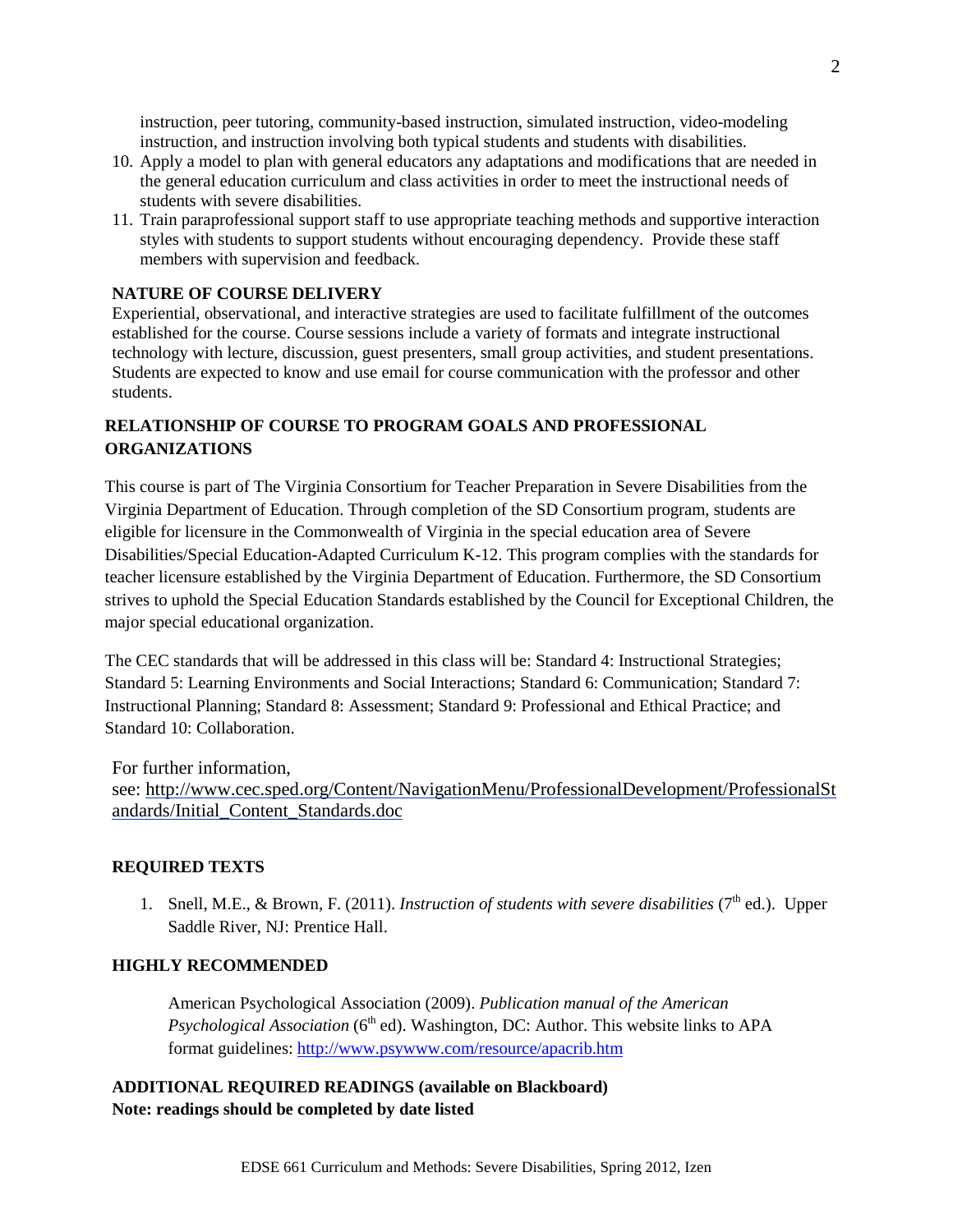- Austin, J. (2002). Graphing single-subject design data in Microsoft Excel™: An applied behavior analysis Master's program workshop.
- \*Carter, E.W., Sisco, L.G., Melekoglu, M.A., & Kurkowski, C. (2007). Peer supports as an alternative to individually assigned paraprofessionals in inclusive high school classrooms. *Research and Practice for Persons with Severe Disabilities, 32*, 213-227.
- Doyle, M.B. (2008). *The paraprofessional's guide to the inclusive classroom: Working as a team* (3<sup>nd</sup>) ed.) (pp. 43-59). Baltimore: Paul H. Brookes.
- Farlow, L.J., & Snell, M.E. (2005). Making the most of student performance data. In M.L.Wehmeyer, & M. Agran. (Eds.). *Evidence-based practices for teaching students with mental retardation and intellectual disabilities* (pp. 27-54). Columbus, OH: Merrill/Prentice-Hall.
- \*Fetko, K. S., Schuster, J.W., Harley, D.A., & Collins, B.C. (1999). Using simultaneous prompting to teach a chained vocational task to young adults with severe intellectual disabilities. *Education and Training in Developmental Disabilities, 34*, 318-329.
- Hojnoski, R.L., Gischlar, K.L., & Missall, K.N. (2009). Improving child outcomes with data based decision making: Graphing data. *Young Exceptional Children, 12* (4), 15-30.
- \*Hughes, C., Rung, L. L., Wehmeyer, M. L., Agran, M., Copeland, S. R., & Hwang, B. (2000). Selfprompted communication book use to increase social interaction among high school students. *Journal of the Association for People with Severe Handicaps, 25,* 153-166.
- \*Hunt, P., Soto, G., Maier, J., Muler, E., & Goetz, L. (2002). Collaborative teaming to support students with augmentative and alternative communication needs in general education classrooms. *Augmentative and Alternative Communication, 18*, 20-35. [Read this instead of McDonnell, 2001 if you work with younger students.]
- \*Johnson, J.W., McDonnell, J., Holzwarth, W.N., & Hunter, K. (2004). The efficacy of embedded instruction for students with developmental disabilities enrolled in general education classes. *Journal of Positive Behavior Interventions, 6*, 214-227.
- \*Leblanc, M., Ricciardi, J.N. & Luiselli, J.K. (2005). Improving discrete trial instruction by paraprofessional staff through an abbreviated performance feedback intervention. *Education and Treatment of Children, 28*, 76-82.
- \*McDonnell, J., Mathot-Buckner, C., Thorson, N., & Fister, S. (2001). Supporting the inclusion of student with moderate and severe disabilities in junior high school general education classes: The effects of class wide peer tutoring, multi-element curriculum, and accommodations. *Education and Treatment of Children, 24*, 141–160. [Read this instead of Hunt if you work with older students.]
- \*Sewell, T.J., Collins, B.C., Hammeter, M.L., & Schuster, J.W. (1998). Using simultaneous prompting within an activity-based format to teach dressing skills to preschoolers with developmental delays. *Journal of Early Intervention, 21*, 132-145.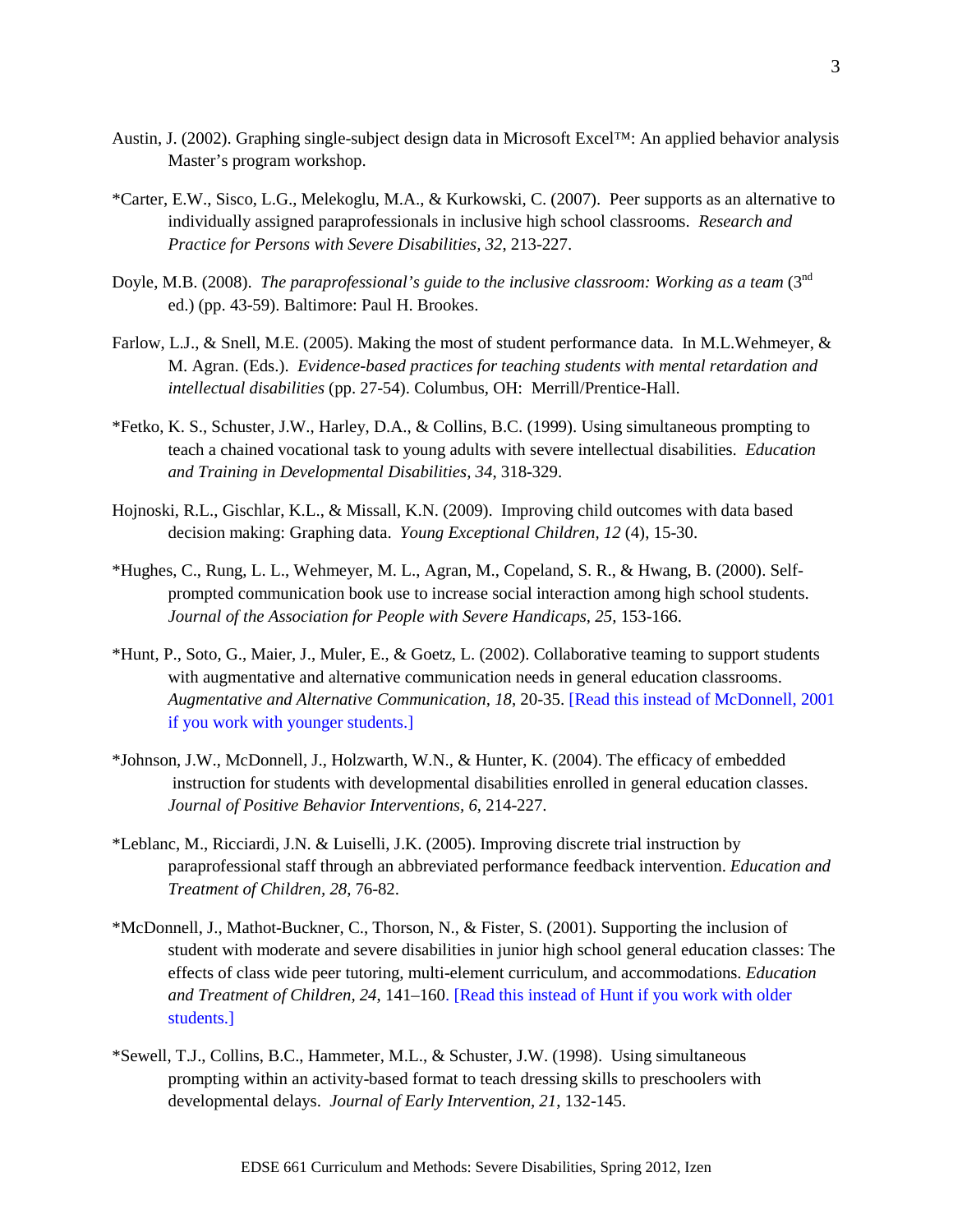\*Taber, T.A., Alberto, P.A., Seltzer, A., & Hughes, M. (2003). Obtaining assistance when lost in the community using cell phones. *Research & Practice for Persons with Severe Disabilities, 28*, 105-116.

\*Research articles (you will read 7)

# **ASSESSMENT OF COURSE REQUIREMENTS**

All assignments should be word-processed and are due on the dates indicated. Consult with the instructor in advance if there is a problem. In fairness to students who make the effort to submit papers on time, points per day will be deducted from your grade for late papers. Please retain a copy of your assignments in addition to the one you submit. All assignments should reflect graduate-level spelling, syntax, and grammar. If you experience difficulties with the writing process you will need to document your work with the GMU Writing Center during this course to improve your skills.

## **GRADING SCALE:**

 $95-100% = A$  $92-95% = A$  $89-91\% = B+$  $85 - 88\% = B$  $80 - 84\% = B$  $70-79\% = C$  $< 70\% = F$ 

## **LATE WORK PENALTY**

*Five percent of the available points* for the assignment will be deducted each day for late submissions during the first week after the due date. *After one week* from the due date, assignments will not be accepted*.* Thus an assignment that is three days late is able to obtain only 85% of the points for the assignment regardless of the quality of the work. After one week, the assignment will no longer be accepted and a score of zero will be entered into the grade book for that assignment.

The point deduction will be made after the grading is complete. The date that the assignment was received by the instructor **in hand or via email or Blackboard** will be considered the date submitted. Submitting an assignment late does not alter the due dates of the other assignments and prevents timely feedback to students regarding their work that may be of value in later assignments. Strive to keep up with the assignment schedule so that you will be able to have appropriate formative evaluation and feedback from your instructor across the semester.

## **The College of Education and Human Development (CEHD) expects that all students abide by the following:**

- Students are expected to exhibit professional behaviors and dispositions at all times. See gse.gmu.edu for a listing of these dispositions. Students must adhere to the guidelines of the George Mason University Honor Code [See http://academicintegrity.gmu.edu/honorcode/].
- The College of Education & Human Development is committed to collaboration, ethical leadership, innovation, research-based practice, and social justice. Students are expected to adhere to these principles [See: <http://cehd.gmu.edu/values/>].
- Students with disabilities who seek accommodations in a course must be registered with the George Mason University Office of Disability Services (ODS) and inform their instructor, in writing, at the beginning of the semester [See [http://ods.gmu.edu/\]](http://ods.gmu.edu/).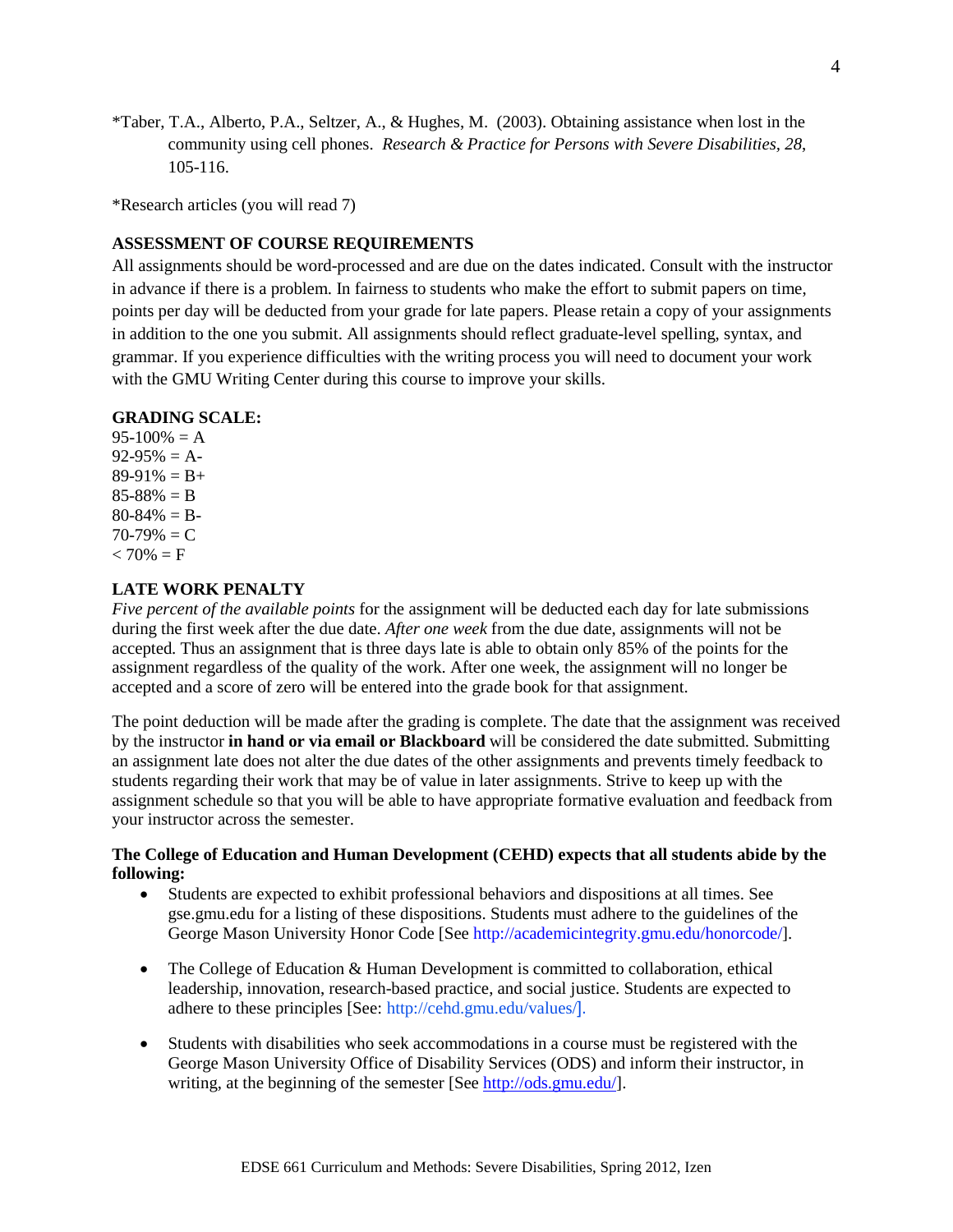• This syllabus may change according to class needs.

### **Student Expectations**

- Students must follow the university policy for Responsible Use of Computing [See http://universitypolicy.gmu.edu/1301gen.html].
- Students are responsible for the content of university communications sent to their George Mason University email account and are required to activate their account and check it regularly. All communication from the university, college, school, and program will be sent to students solely through their Mason email account.
- Students must follow the university policy stating that all sound emitting devices shall be turned off during class unless otherwise authorized by the instructor.
- Absences: Understanding you are individuals with full and active lives, who have made the intellectual and financial commitment to regularly attend class, there may be an instance when you are not able to attend. If this unlikely event should occur, it is your responsibility to make arrangements to obtain notes, handouts, and lecture details from another student. Students who are absent are held responsible for the material covered and assignments due as if in attendance. Please be sure to notify the classmate in sufficient time for them to be of assistance to you. Please notify me by email in advance if you will not be able to attend class, and arrange for a classmate to pick up handouts/provide notes. You are also responsible for work in assigned groups and will need to make arrangements to follow-up with group members if you miss group planning activities in class.
- In-depth reading, study, and work on course requirements require outside class time. Students are expected to allot approximately three hours for class study and preparation for *each* credit hour weekly in addition to papers and assignments.
- Use APA guidelines for all course assignments. This website links to APA format guidelines: http://www.psywww.com/resource/apacrib.htm
- It is recommended that students retain copies of all course products to document their progress through their GSE program. In addition, your instructor may want to use all or portions of your assignments as examples for future classes. In this case, your name would be removed from the assignment to protect your anonymity. Please let your instructor know in writing if you prefer your work not be used as an example in future course sections.
- Please subscribe to the GMU/GSE Special Education list serve if you do not already receive list serve announcements. Send an email to listproc@gmu.edu and type the following in the message of the text: Subscribe (special-education-program) (your full name). For example: subscribe special-education-program John Doe. Send the email message and you will receive an email confirmation of your subscription to the list. This allows you to receive important notices from special education

#### **Campus Resources**

• The George Mason University Counseling and Psychological Services (CAPS) staff consists of professional counseling and clinical psychologists, social workers, and counselors who offer a wide range of services (e.g., individual and group counseling, workshops and outreach programs) to enhance students' personal experience and academic performance [See http://caps.gmu.edu/].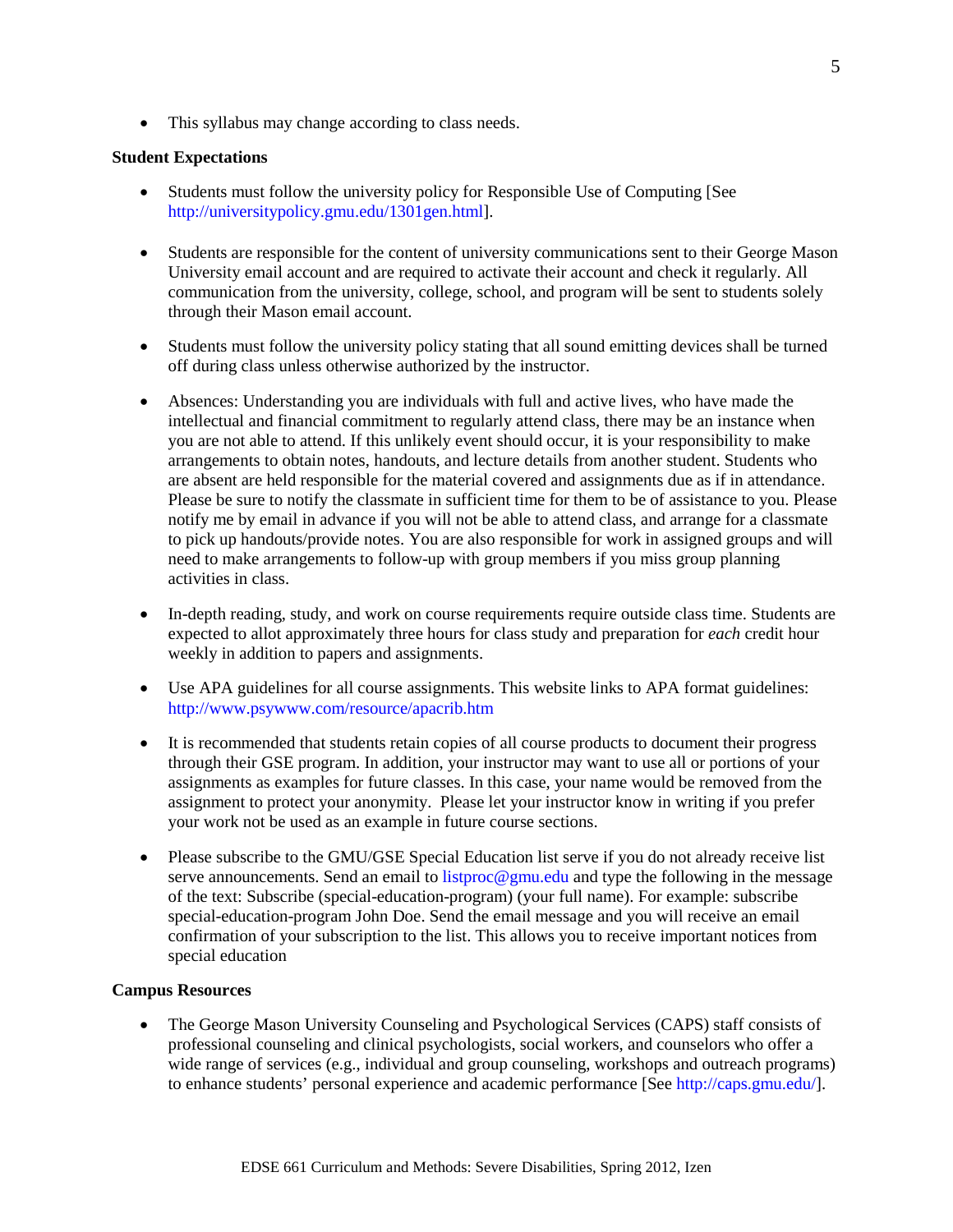- The George Mason University Writing Center staff provides a variety of resources and services (e.g., tutoring, workshops, writing guides, handbooks) intended to support students as they work to construct and share knowledge through writing [See http://writingcenter.gmu.edu/].
- For additional information on the College of Education and Human Development, Graduate School of Education, please visit our website [See http://gse.gmu.edu/].
- **GMU's** Blackboard will be used to post important information for this course and for you to respond to discussions and assignments. You will also submit most assignments to Blackboard and receive feedback on your assignments there. Your email address should be entered in the **Blackboard** system. The following is how you will access the **Blackboard-GSE Login Page:**  Enter the URL [http://mymason.gmu.edu](http://mymason.gmu.edu/) into your browser location field. Click on the **Login**  button. Enter your **Username & Password** assigned to you. Most likely it your user name will be **your** first initial of your first name and **your** entire last name (for example - ejohnson). After entering your user name and password, click **Login** and select this course from the course list. You will begin using Blackboard following class session #1 of this course.
- **TaskStream**. The assignment required for this course must be submitted electronically to Mason's NCATE management system, TaskStream: (https://www.taskstream.com) by the date and time listed in the course schedule. Note: Every student registered for any EDSE course as of the Fall 2007 semester is required to begin submitting signature assignments to TaskStream (regardless of whether a course is an elective or part of an undergraduate minor). TaskStream information is available at http://gse.gmu.edu/programs/sped/. Failure to submit the assignment to TaskStream will result in reporting the course grade as Incomplete (IN), which will turn into an F nine weeks into the following semester if not changed by the instructor. A grade change will be submitted only upon posting the Signature Assignment to TaskStream.

**The signature assignment for this course is the Detailed Instructional Program.**

**NOTE**: If you need course adaptations or accommodations because of a disability or if you have emergency medical information to share with me or need special arrangements, **please call and/or make an appointment with me in the first week of class.**

#### **Assignments and Attendance**

This course is designed to teach the skills needed to deliver instruction effectively to students with severe disabilities in a variety of settings. You are expected to participate actively in class by asking and answering questions, making comments, participating fully in team applications, and completing in-class activities. Come to class having completed the readings and being ready to participate. Bring the readings for that class with you as we will discuss them; electronic access to reading is OK. You will be asked to provide your input on the course by completing an anonymous course evaluation on the Blackboard website at the middle and end of the term; however please let me know if issues arise sooner. I will do my best to make sure that the course meets your needs for learning. Thoroughly study the readings as assigned in the syllabus and all class handouts. Students are expected to actively participate during large and small group discussions (in class and via Blackboard) with evidence of having read assignments. Throughout the course, students may be required to reflect on an assignment in preparation for a class session or at the end of a class session. In addition, class participation is very important and includes attendance (including arriving on time and staying for the duration), quality of contributions in group activities and discussions, and interactions with colleagues during small group and class activities.

*1. Attendance/Participation (13 points)* Attendance in 13-14 of class sessions will give you 13 points. One attendance point will be deducted for each class missed after one absence. If you miss more than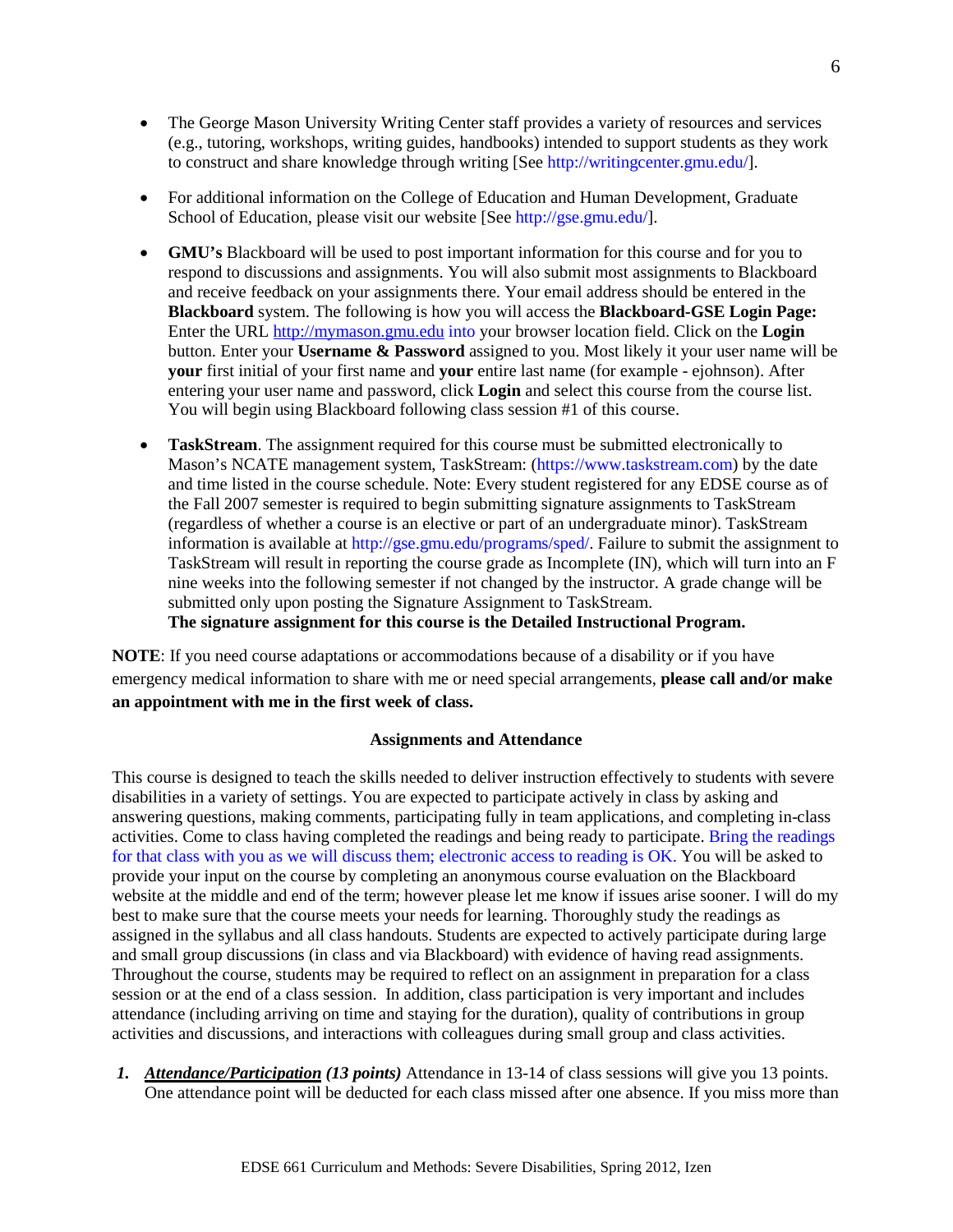3 classes, your attendance points will be cut in half. If you miss more than 5 class sessions, you will receive no attendance points for class.

*2. 13 Weekly In-class Assignments (5 points each, form due weekly by the end of class)* Almost every week there will be an in-class assignment that may involve role-play in pairs and team problem solving. All will involve a form to be completed by the end of class. *These cannot be made up if you are absent because they require group interaction and effort.*

*Role- plays*. When we do role-plays, you need to work in pairs, but the whole team will write their answers together. Only one person will give me a response for the group; the whole group will receive the same grade. Class teams will consist of up to 4 students will be determined in the first class*.* Only by actually using many of the procedures we are covering in this class can you learn them.

*Teams for weekly in-class assignment*. Class team members will operate as a team and organize themselves into distributed leadership roles depending on the number in the group: a) facilitator who keeps group focused, b) recorder and presenter of assignment verbally or on the document camera in classroom, c) person who enters group answers onto the form, and submits it to me d) time keeper. If there are only two in a group, combine roles as follows: a) plus d) and b) and/or c). *Rotate roles every week*.

## **3.** *Detailed Instructional Program* **(points: 20+80 = 100)**

- A. More detailed information on this assignment is provided on the Blackboard materials site in folder labeled with this name in the assignment section: (a) **Instructional Programs 2012 Guidelines**, (b) **Rubrics All Sections Instructional Program 2011** and (c) **Rubrics for Brief Teaching Guide**. Also find the file for **Form Brief Teaching Guide** in this folder. I will use the rubrics feedback forms (b) when responding to your drafts. We will discuss the details in subsequent class sessions.
- B. In this assignment you will develop and implement an instructional program for teaching a skill to a student with severe disabilities. You will develop the program by handing in drafts of the following sections and incorporating my feedback into each section. You will:
	- 1. Submit a **proposal on 2/21** or earlier (5 pts.  $=$  in on time, complete, good quality):
	- 2. Once the proposal is approved, write a fairly complete draft of the **introduction and review of the research (due**  $3/6$ **;**  $5$  points  $=$  in on time, complete, good quality). Your methods section should include the Brief Teaching Guide.
	- 3. In order to give you some additional work time, the **Methods** section is due after Spring break **(3/20).** Once the method has been approved, you will begin by collecting at least 2 days of baseline probe data (starting by **3/26** or sooner) and then implementing the teaching procedures (starting **4/2**), recording periodic data during training and during intervention probes (tests/using the same assessment procedures used in baseline).
	- 4. Write and submit draft of abstract, results, and discussion, while continuing to implement the program and gather data (**4/17,** 5 points = in on time, complete, good quality). **Continue your intervention until April 27th**.
	- 5. Revise program and submit **final paper** (**5/1**, 80 pts., plus up to 20 points for drafts).

Drafts for Instructional Program: Due to the number of assignments, drafts must be submitted to the assignment section of Blackboard on time in order to get my feedback. Note that it is very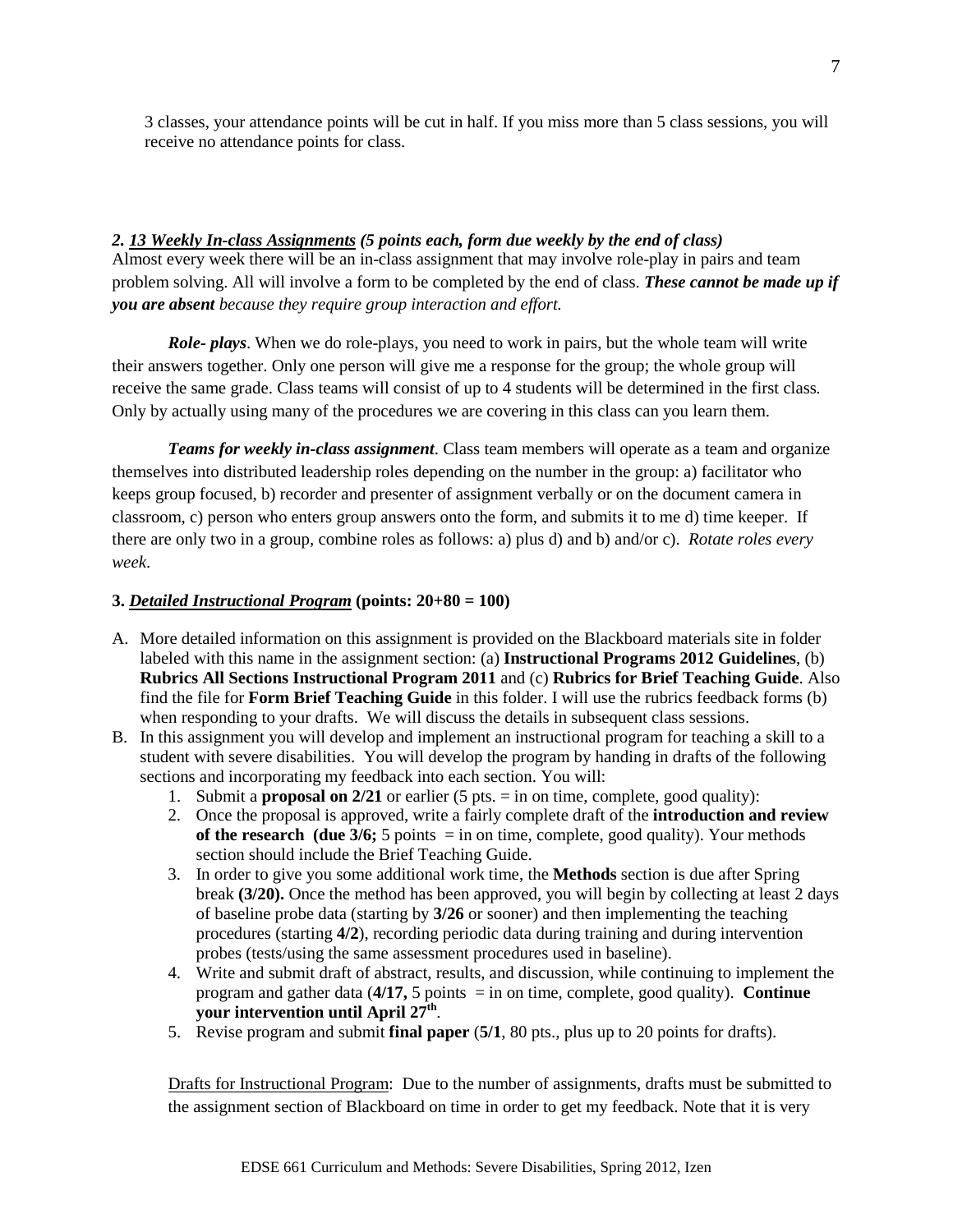important to get my feedback so you know you are on the right track. I expect your drafts to reflect careful writing, not quickly written outlines. Accurate, clear, concise writing is required of professionals and will be considered in the grading of all assignments. Final, written programs will be evaluated for writing style (spelling, grammar, APA), content, clarity, format, cohesiveness, and use of person-first language. Additionally, points will be deducted for spelling, grammatical, and word processing errors. All drafts and final papers should be prepared according to  $6<sup>th</sup>$  Edition APA guidelines. A short guide to APA writing style is available on the Blackboard site under the Course Documents section.

#### **Use APA Style Throughout Your Instructional Program Paper**

**Headings and paper organization**. Use **centered, bold** (**Method, Results, Discussion, References**) and **side flush headings (Student Description, Target Skill**, etc.). **APA headings** in your paper will correspond to each section outlined in the rubrics. Refer to pages 306-320 in the APA manual (6th ed.). Use 12-point font; all pages must be **double-spaced** and numbered in upper right hand corner. Use 1 inch margins all the way around. Any figures and tables must be numbered and placed *each on separate pages* following the references. References start on a page by themselves. You will have one figure (graph) and a table or a second figure (data collection form). Refer to any table or figure by number in the text (Figure 1, Table 1). The paper title is repeated on page 2; you do not need an abstract.

**References.** Using APA style to cite references within the text and in full at the end of the paper is perhaps the most challenging part of APA. While consulting the APA manual is good, I would suggest that you go to this excellent website which gives you all you need to know about APA and does so in an easily accessible format:<http://owl.english.purdue.edu/owl/resource/560/01/>[If you scroll to the bottom of the webpage there is a menu with links to all the different ways to do citations and general formatting rules or just click on full resource for printing to see everything.]

**Extra Credit (optional):** A 4-5 minute DVD (or CD or video) of instructional program with permissions. This videotape will show you (and/or a paraprofessional) teaching one or more students in the instructional program developed for this course. You will get parental permission (permission form on BB under instructional program rubrics) so that I might use this in class but only for educational purposes. The tape should be planned, short (about 5 minutes), provide a good illustration of the teaching methods used in your instructional program. Accompany the tape with copy of signed parent). I will keep videotape, CD or DVD so make a copy first if you want one. I will provide feedback and determine if partial or full credit will be given. **(up to 10 points on time, complete, good quality)**

**NOTE:** If at any point during the semester, you encounter problems, or unexpected circumstances arise, please let me know so we might problem-solve how you can meet the requirements of this class. Waiting until the last few weeks of class will not work.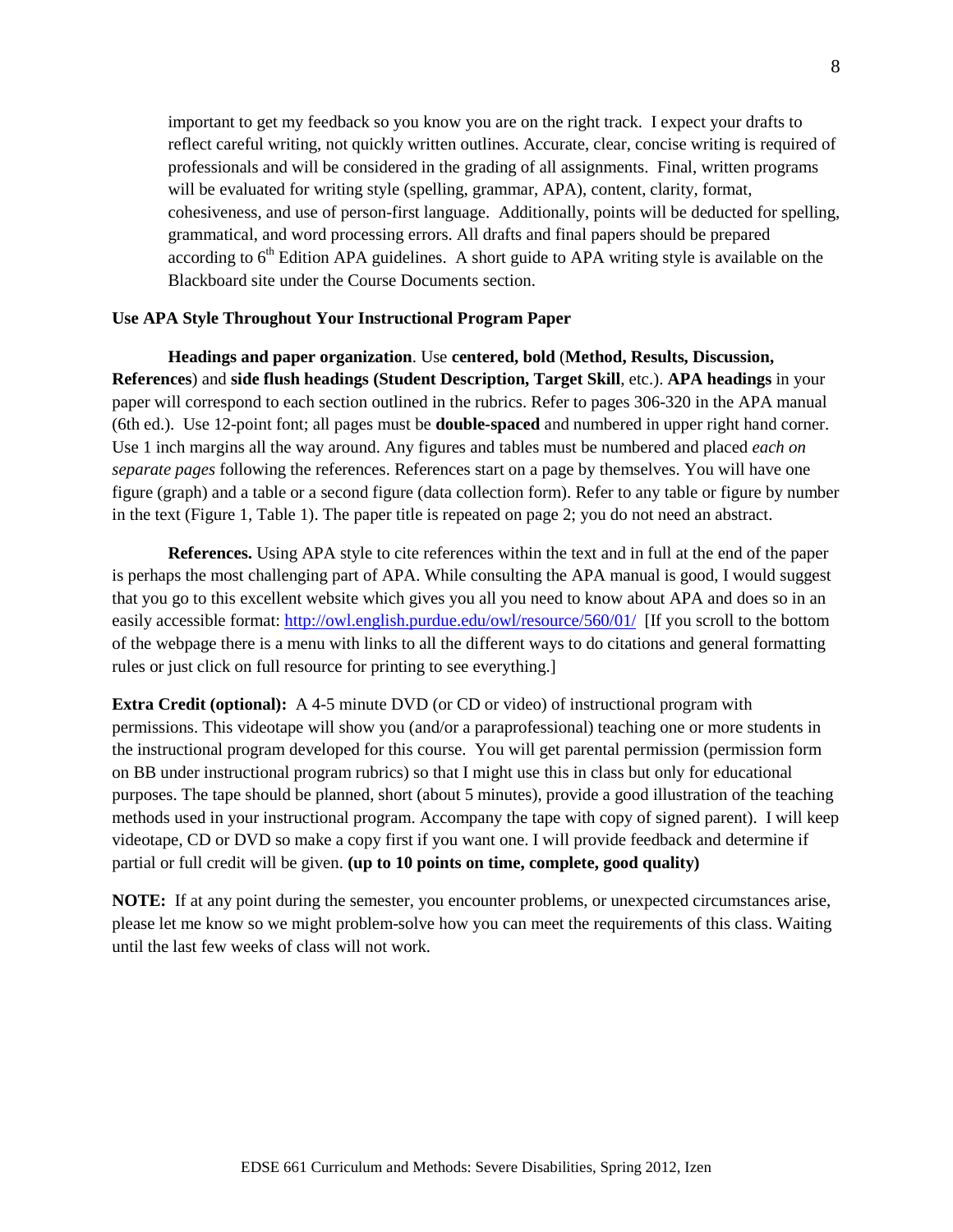| Assignment/Requirement                                  |                       |                    |  |  |  |
|---------------------------------------------------------|-----------------------|--------------------|--|--|--|
| (to get full credit must be on time, complete, & meet)  | Due Date              | <b>Point Value</b> |  |  |  |
| expected standards)                                     |                       |                    |  |  |  |
| Student information sheet (everyone submits)            | 1/23                  | 2                  |  |  |  |
| In-Class Weekly Group Assignments 13(5 points possible  | Across entire         | $13@5=65$          |  |  |  |
| each)                                                   | semester              |                    |  |  |  |
| Detailed Instructional Program (everyone submits)       |                       |                    |  |  |  |
| a. Proposal                                             | 2/21                  | 5                  |  |  |  |
| b. Draft of introduction & review of research           | 3/6                   | .5                 |  |  |  |
| c. Draft of method                                      | 3/20                  | 5                  |  |  |  |
| d. Draft of abstract, results, and discussion           | 4/17                  | 5                  |  |  |  |
| e. Final paper                                          | 5/1                   | 80                 |  |  |  |
| f. Optional extra credit: 5 minute video (or            | 5/1                   | (10)               |  |  |  |
| digital file) of instructional program with permissions |                       |                    |  |  |  |
| Para Survey Completed                                   | 4/24                  | 5                  |  |  |  |
| Mid-semester Evaluation                                 | 1 week after assigned | 5                  |  |  |  |
| Attendance and Participation (see earlier page)         | Weekly                | 13                 |  |  |  |
| End of semester Evaluation                              | 5/2                   | 5                  |  |  |  |
| <b>Total</b>                                            |                       | 195                |  |  |  |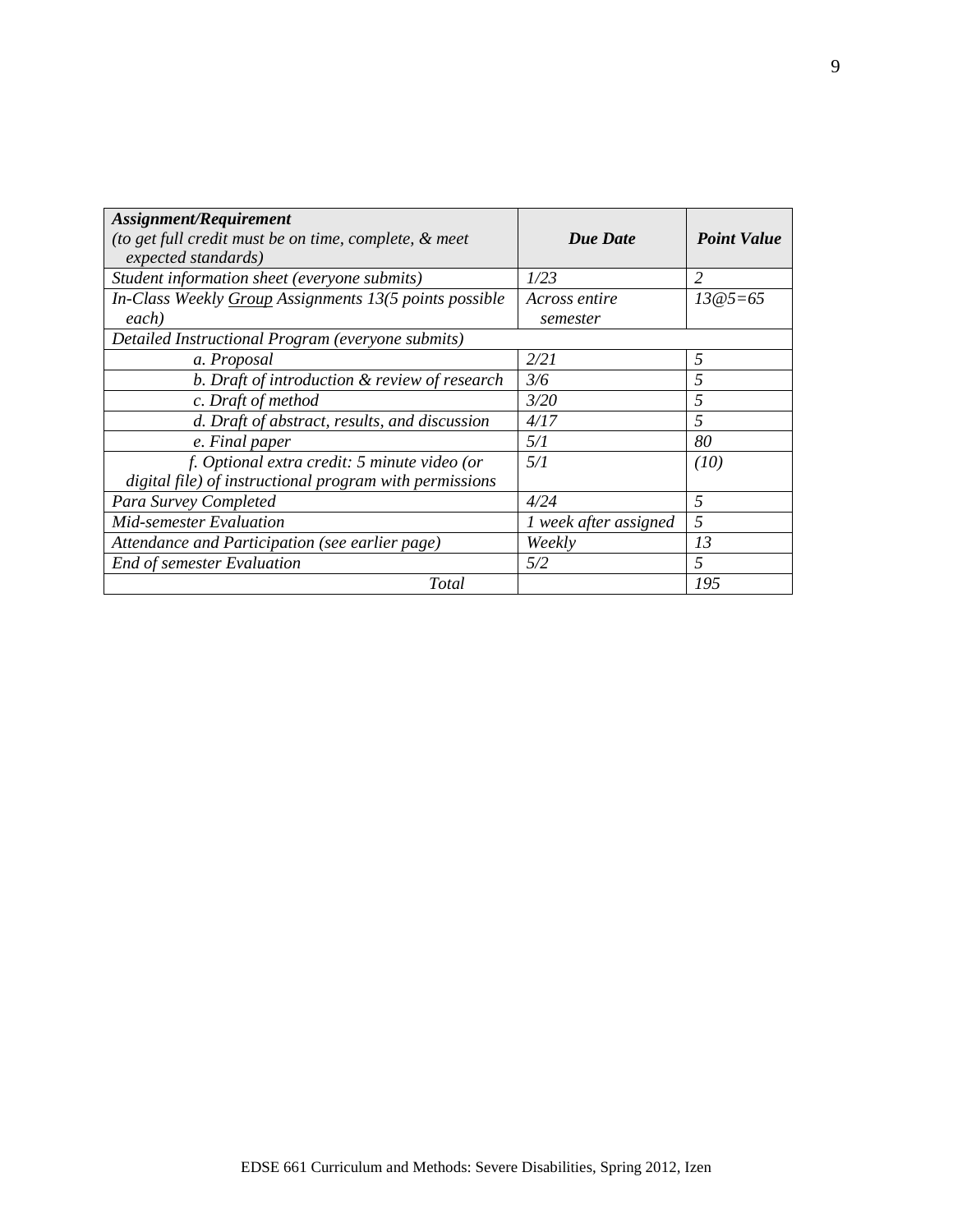# **Tentative Calendar**

# **(May change based on student or course needs)**

| <b>Class</b>   | <b>Date</b> | <b>Topic</b>                                          | <b>Reading Due</b>           | <b>In-class (IC) Assignments</b>                     |
|----------------|-------------|-------------------------------------------------------|------------------------------|------------------------------------------------------|
| No.            |             |                                                       | (read by date on which       | & Assignments Due (in                                |
|                |             |                                                       | readings are listed; bring   | class assignments due by                             |
|                |             |                                                       | readings to class)           | end of class session; other                          |
|                |             |                                                       |                              | assignments due by 4:30                              |
|                |             |                                                       |                              | on date listed)                                      |
| $\mathbf{1}$   | Jan 24      | Syllabus & Assignments                                |                              | Student information form                             |
|                |             | 6:10-6:40 pm Blackboard                               |                              | #1 team name, values $\&$                            |
|                |             | orientation; Form work teams                          |                              | rules (both are IC)                                  |
| $\overline{2}$ | January     | Phase 1: Assessment,                                  | Chapter 1, 2, 3,             | #2 Objectives (IC)                                   |
|                | 31          | identifying, writing                                  | Fetko et al. (1999)          | Bring to class good/poor                             |
|                |             | measureable goals and                                 |                              | IEP goals & objectives                               |
|                |             | objectives                                            |                              |                                                      |
| 3              | February    | Phase 2: Antecedent methods                           | Chapter 4; Fetko; Leblanc et | #3 System of Least                                   |
|                | 7           |                                                       | al. (2005)                   | Prompts, Discrete Trial                              |
|                |             |                                                       |                              | Teaching (IC)                                        |
| $\overline{4}$ | February    |                                                       | Review Chapter 4,            | #4 Constant Time Delay                               |
|                | 14          | Phase 3: Consequent                                   | especially 170-181; Chapter  | (IC)                                                 |
|                |             | Methods,                                              | 6; Johnson et al. (2004);    |                                                      |
|                |             | Designing and implementing                            | Fetko                        |                                                      |
|                |             | instruction in inclusive                              |                              |                                                      |
|                |             | classrooms                                            |                              |                                                      |
| 5              | February    | Phase 3: Measuring student                            | Chapter 5; Hojnoski;         | #5 Assessment &                                      |
|                | 21          | behavior and learning                                 | Johnson; Fetko               | measurement of student                               |
|                |             |                                                       |                              | performance (IC)                                     |
|                |             |                                                       |                              | -Instructional Program                               |
|                |             |                                                       |                              | <b>Proposal Due</b>                                  |
|                |             |                                                       |                              | -Bring graphing paper,                               |
| 6              | February    | Phase 3: Analyzing                                    | Review Ch. 5 especially      | pencils, rulers to class<br>#6 Graphing performance, |
|                | 28          |                                                       |                              |                                                      |
|                |             | performance & improving                               | 210-221; Farlow & Snell;     | drawing aim lines and                                |
|                |             | programs; Graphing with<br>Excel, aim and trend lines | Austin;                      | trend lines; Computers in<br>class with Excel (IC)   |
|                |             |                                                       |                              |                                                      |
| 7              | March 6     | <b>Guest:</b> Marci Kinas Jerome                      | Chapter 10; Sewell et al.    | -Introduction and Review                             |
|                |             | <b>Teaching Self Care Skills</b>                      | (1998)                       |                                                      |
|                | March       | <b>No Class: Spring Break</b>                         |                              | of Research Due                                      |
|                | 13          |                                                       |                              |                                                      |
|                |             |                                                       |                              |                                                      |
|                |             |                                                       |                              |                                                      |
|                |             |                                                       |                              |                                                      |
|                |             |                                                       |                              |                                                      |
|                |             |                                                       |                              |                                                      |
|                |             |                                                       |                              |                                                      |
|                |             |                                                       |                              |                                                      |
|                |             |                                                       |                              |                                                      |
|                |             |                                                       |                              |                                                      |